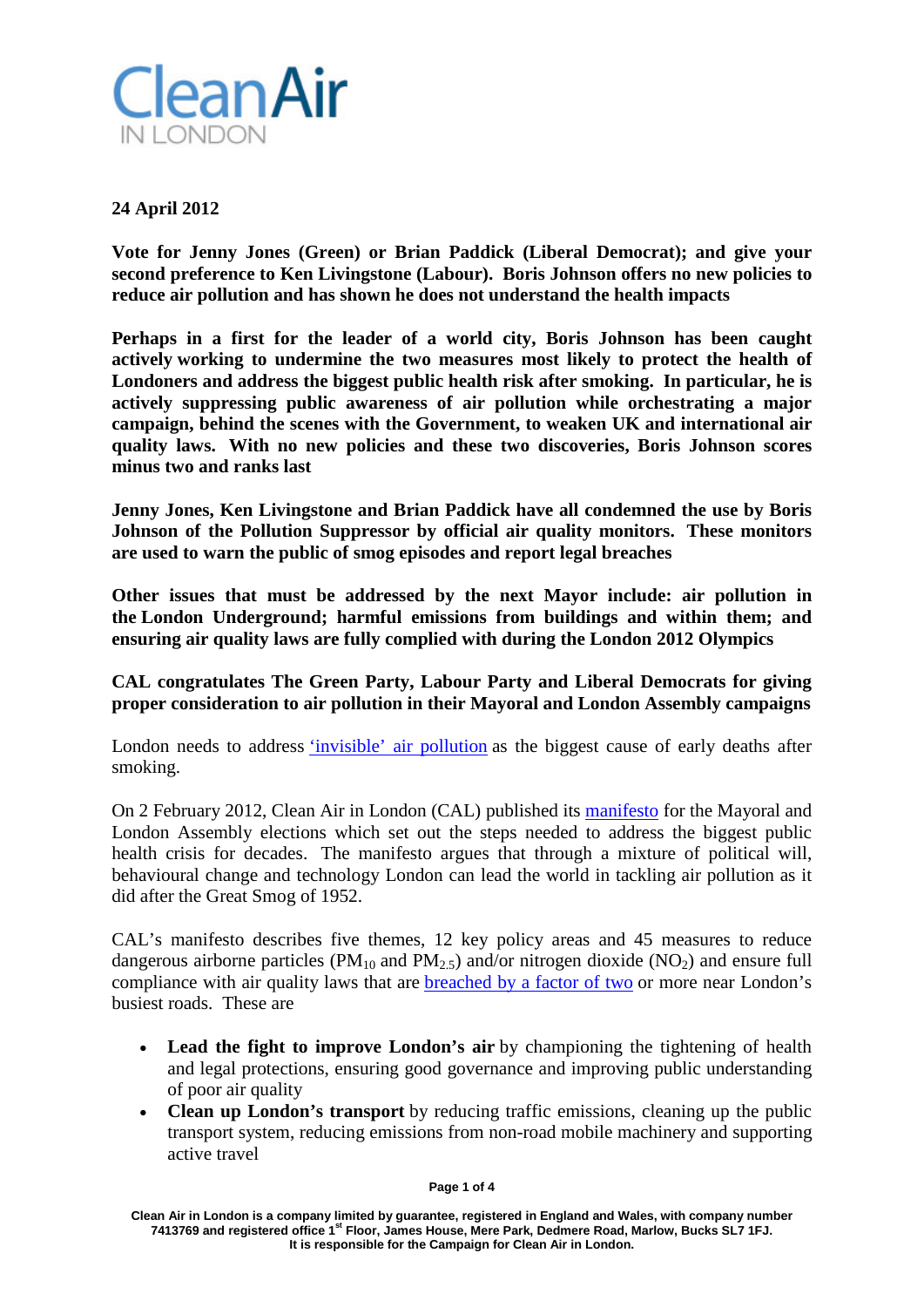

- **Build a low emission city** by using planning powers and other opportunities to reduce emissions from buildings and improve indoor air quality
- **Protect the most vulnerable** through a focus on children, the elderly, the poor and ethnic minorities
- **Ensure a legacy from the Olympic Games** by delivering a low emission Olympics and more

Underpinning these themes are several principles. First: 'The London Matrix' which shows that by complying fully with air quality laws in London (or any large city) it is possible to show the world how to tackle wider air pollution, climate change and sustainability issues in all big cities. Second: 'The London Circles' which are two overlapping circles representing traffic measures to address congestion and harmful emissions with each offering secondary benefits for the other. Third: 'The London Principle' which states it may be necessary to accept a 1% increase in carbon dioxide  $(CO<sub>2</sub>)$  emissions to achieve a 10% reduction in harmful emissions (and vice versa). Fourth: sustainable solutions require emissions to be reduced at source; off-setting measures are never sound since they do not stop human exposure to harmful emissions and sooner or later they have no effect.

CAL's analysis of the Mayoral manifestos focused on their commitments to reduce air pollution over the next four years including statements and actions during the election campaign. Only Boris Johnson offers no new policies. In general, the other main candidates have aligned their policies with CAL's manifesto and prioritised: (i) leadership to address poor air quality; (ii) cleaning up the bus fleet; (iii) a new approach to low emission zones (LEZs); (iv) improving suburban rail services; and (v) supporting cycling. More specifically, the issues that distinguish the candidates include:

# **Jenny Jones (Green)**

The [Greens](http://london.greenparty.org.uk/assets/images/londonimages/manifesto2012/Green_Party_manifesto_london2012_download.pdf) have made the most strident commitment to air quality, stating that they will 'comply with air quality laws, urgently developing plans to meet this commitment whether the Government plays its part or not'. Only the Greens make a commitment to address immediately emissions from buses promising to 'retrofit all buses immediately if technology is shown to work'. The Greens will 'ensure that all new buses are low emission hybrid, hydrogen or electric models within one year of being elected and that the entire fleet runs on this technology by 2016'. The Greens and Liberal Democrats want a new approach to LEZs and advocate an additional smaller LEZ for central London. The Greens also advocate an additional LEZ around Heathrow. Only the Greens specifically mention working with the Government to reduce emissions from trains.

## **Brian Paddick (Liberal Democrat)**

The Liberal Democrats will 'revise the Air Quality Strategy to set out exactly what needs to be done and by whom to achieve clean, healthy air for Londoners'. While Labour and the Greens have produced proposals to electrify the London bus fleet, the Liberal Democrats have made a very convincing case for their 'Big Switch' to move London's bus, taxi and

**Clean Air in London is a company limited by guarantee, registered in England and Wales, with company number 7413769 and registered office 1st Floor, James House, Mere Park, Dedmere Road, Marlow, Bucks SL7 1FJ. It is responsible for the Campaign for Clean Air in London.**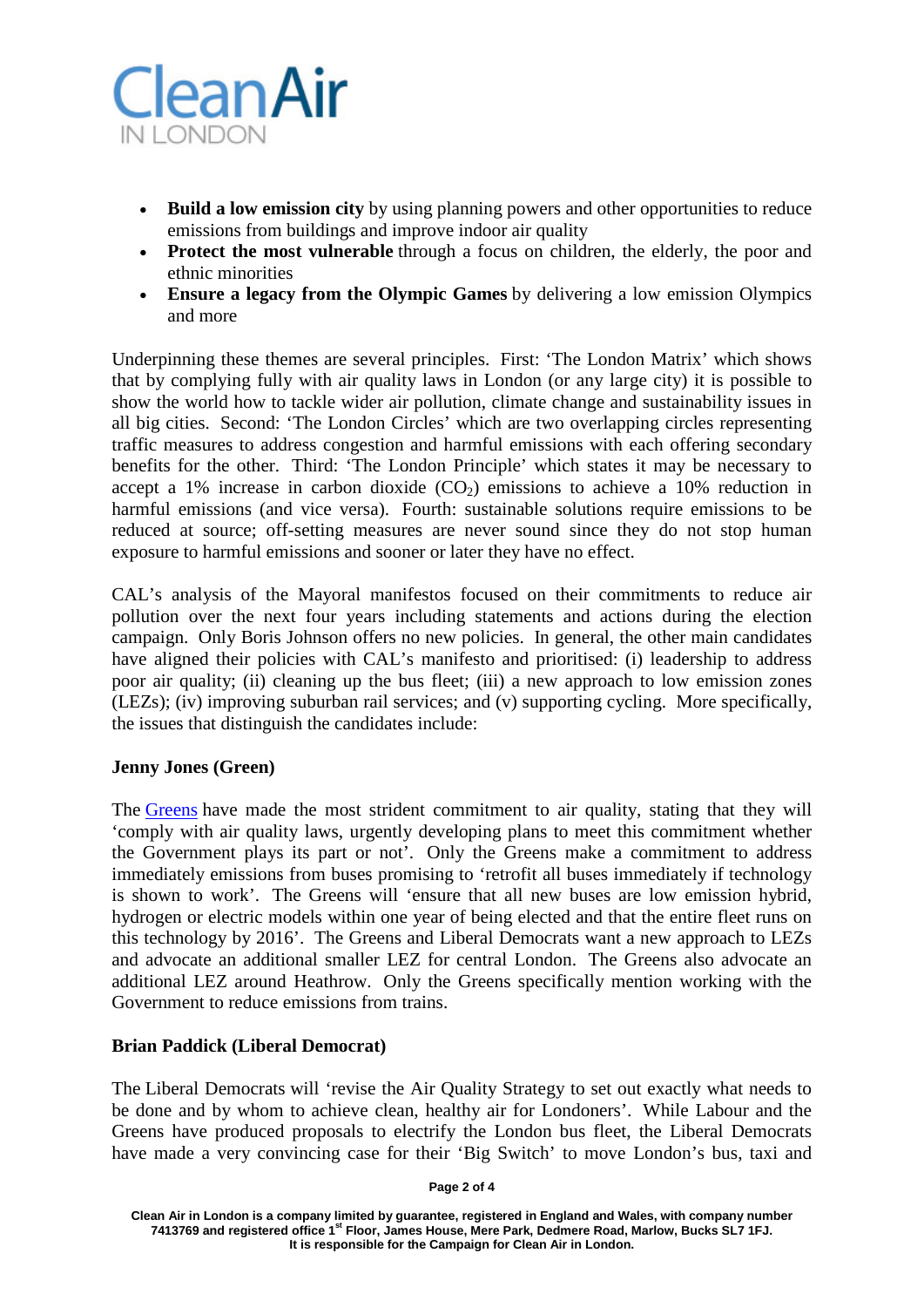

public service vehicles to battery electric propulsion. The Liberal Democrats and Greens want a new approach for LEZs and advocate an additional smaller LEZ for central London. The Liberal Democrats, Greens and Labour support measures to make cycling safer and more attractive. All three want to expand London's network of 'Greenways' and support London boroughs to expand 20 mph zones in residential areas.

## **Ken Livingstone (Labour)**

[Labour](http://www.kenlivingstone.com/boris-johnsons-inaction-on-air-quality-could-land-london-with-30) will engage directly with the European Commission 'to agree a plan for how London can meet European air quality standards'. Labour has made a commitment to run a trial of battery electric buses that use induction (i.e. wireless) charging. Labour wants to establish 'Clean Air Zones' around schools. Labour, Greens and Liberal Democrats support measures to make cycling safer and more attractive. They all want to expand London's network of 'Greenways' and support London boroughs to expand 20 mph zones in residential areas.

## **Boris Johnson (Conservative)**

Astonishingly, [Boris Johnson](http://www.backboris2012.com/manifesto) has no new policies in his manifestos to reduce air pollution. The Conservatives (mistakenly) downplay air quality as a significant problem for London and include it in their economy manifesto. Mayor Johnson demonstrates his lack of understanding of the issues by promising to 'continue a 100% congestion charge discount for low emission vehicles so there is a real financial incentive for Londoners to drive the cleanest vehicles available' when it is a measure aimed at reducing  $CO<sub>2</sub>$  emissions that increases the number of vehicles entering the zone and encourages those producing the most harmful emissions i.e. diesel. In a [separate media release,](http://media.backboris2012.com/pressrelease/ken-livingstone-sky-news-dabate-false-claims/) Boris Johnson's campaign team claims Stockholm and Zurich have worse air quality than London which is laughable if it did not show such a serious lack of understanding. Boris Johnson has also confirmed his commitment to measures at  $PM_{10}$  hotspots which include using the Pollution Suppressor in front of air quality monitoring stations (despite this being condemned by the three other candidates).

With no new policies, Boris Johnson has been given a negative score because he has been caught:

## **Actively suppressing public awareness of air pollution**

- Using the [Pollution Suppressor](http://cleanairinlondon.org/hot-topics/public-health-fraud/) in front of the air quality monitors most-used to warn the public during smog episodes and report legal breaches; and
- Failing to warn people during [smog episodes](http://www.londonair.org.uk/london/asp/publicepisodes.asp?region=0) even when healthy people may be at [risk](http://www.londonair.org.uk/london/asp/airpollutionhealth.asp?HealthPage=HealthAdvice)

## **Actively campaigning, with the Government, to weaken UK and international air quality laws**